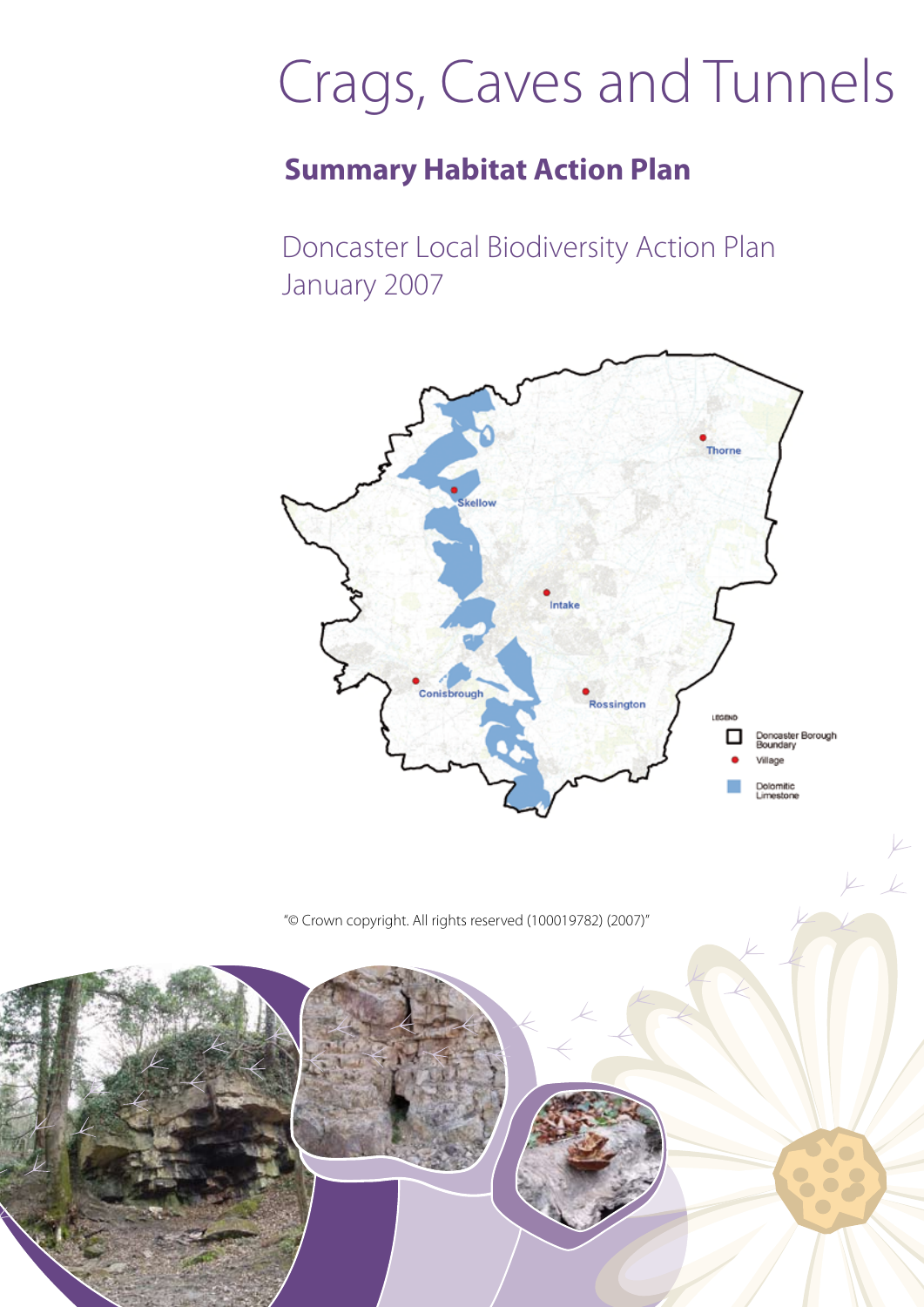#### 1 Habitat description

The majority of caves and rocky crags within the Borough are found in the part of the Southern Magnesian Limestone Natural Area that falls within Doncaster's administrative boundary. Central to this area is the Don Gorge, where the River Don has incised its way through a limestone valley, which has been carved out of the Magnesian limestone ridge over thousands of years. Caves and crags within this area are either naturally exposed or have become exposed as a result of limestone quarrying. Quarrying activity can provide opportunities for scientific research and archaeological exploration, as new subterranean crags and caves are uncovered. Sensitive and well-informed reclamation schemes also have the potential to provide for a great diversity of wildlife.

The limestone is as important for geological features and archaeological remains as it is for biodiversity, with significant collections of mammal remains and indications of ice age human occupancy having already been made. Caves further south on this limestone ridge in Creswell, Derbyshire, have become world famous as a result of such finds, however the Doncaster limestone has been subject to very little survey work in comparison.

Artificial cave habitats are also provided by the numerous tunnels running underneath the railway within the Don Gorge. These tunnels provide an excellent 'pseudo cave' with similar conditions in terms of light, temperature and humidity, and cracks and crevices in the masonry which imitate a cave interior.

## 2 Characteristic species

Daubenton's bat Brown long eared bat Natterer's bat Brandt's bat

Pipistrelle bat Noctule bat Raven Peregrine falcon House martins Peacock butterfly Small tortoiseshell Herald moth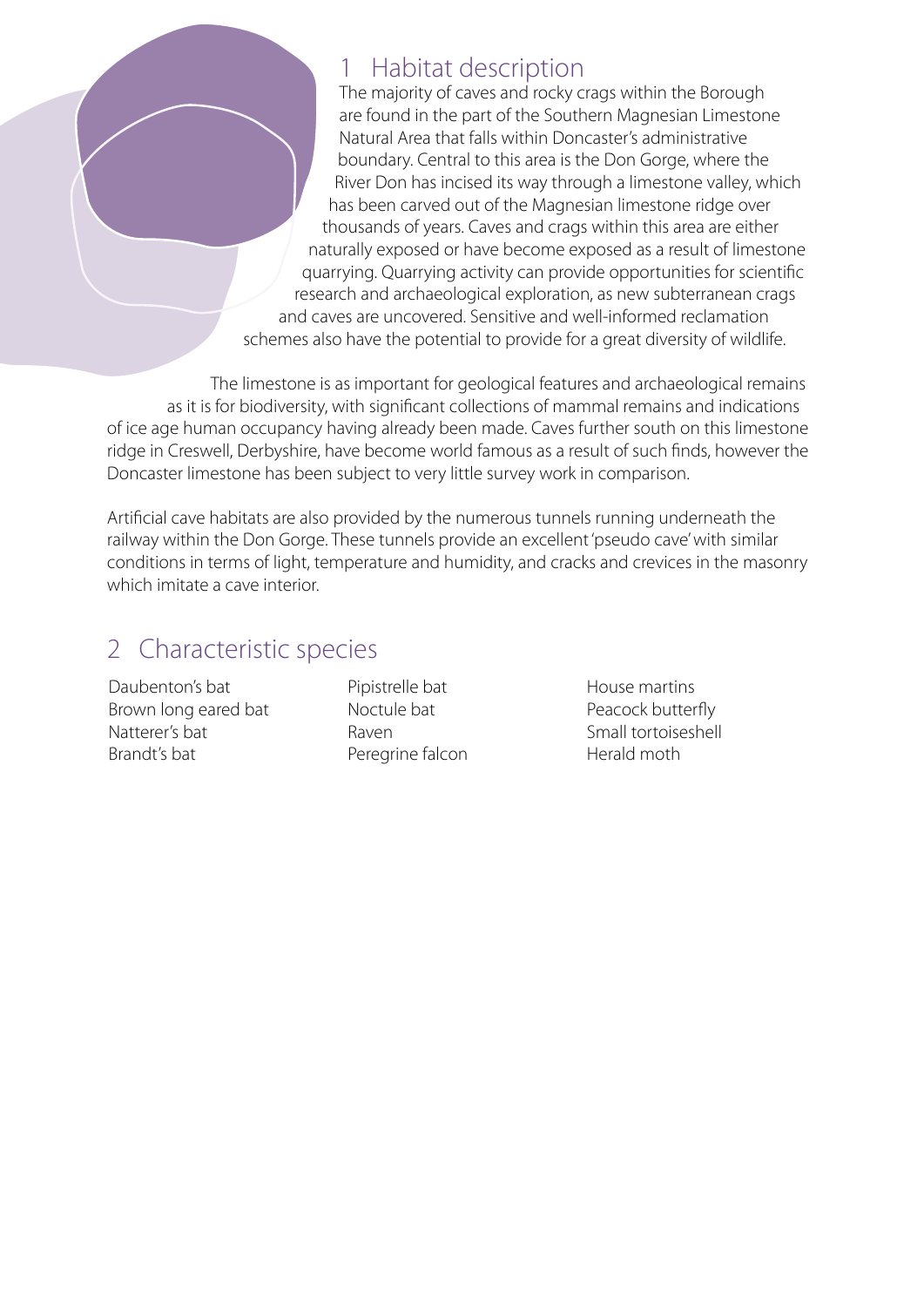#### 3 Current factors causing loss or decline

- Limestone quarrying can obliterate natural cliffs and destroy any caves present. Quarry restoration schemes have often not taken the biodiversity value of caves and crags into account.
- The Don Gorge has a number of old railway cuttings that no longer provide a rail route. In the past some abandoned cuttings have been infilled with waste.
- The common practice of stabilising crags with wire meshing can prevent birds and bats using the habitat. Similarly the maintenance of tunnels by grouting-up any cracks in brick and stonework; can prevent bats using this common roosting situation and could even trap hibernating bats within the wall.
- The connectivity of tunnels and caves within the Don Gorge has been considerably reduced by quarrying, landfill and tunnel blocking operations. In addition, increasing built development has severed or reduced habitat corridors in some places.
- Recreational pressure associated with informal cave exploration.

## 4 Objectives, targets & proposed actions

| Objective                                                                                                                      | <b>Target</b>                                                                                                               | Ref | Action                                                                                                                                                                                                                                                       | Lead & Partners                                                                                                          |
|--------------------------------------------------------------------------------------------------------------------------------|-----------------------------------------------------------------------------------------------------------------------------|-----|--------------------------------------------------------------------------------------------------------------------------------------------------------------------------------------------------------------------------------------------------------------|--------------------------------------------------------------------------------------------------------------------------|
| 1) To ensure the protection<br>and maintenance of existing<br>crags, cave and tunnel sites.                                    | Crags, caves and tunnels to<br>be included in all authority<br>BAPS by 2008.<br>A tunnel-working group in<br>place by 2008. | 1.4 | Work with other influencing<br>authorities (rail operators, water<br>companies) to ensure that crags,<br>caves and tunnels are included<br>in their corporate BAPS. Set up<br>a tunnel-working group from<br>interested parties.                             | Don Gorge Strategic<br>Partnership (DGSP),<br>DMBC, Yorkshire<br>Water, Rail operators,<br>Don Gorge Bat Group<br>(DGBG) |
|                                                                                                                                | Complete, with<br>management<br>recommendations by 2010.                                                                    | 1.7 | Initiate an invertebrate survey of a<br>sample of caves and tunnels in the<br>Don Gorge, to inform management<br>requirements for cave and tunnel<br>dwelling invertebrate specialists.                                                                      | DMBC, Doncaster<br>Naturalists' Society<br>(DNS), DGSP                                                                   |
| 2) To restore degraded sites<br>and ensure appropriate<br>management of crags, caves<br>and tunnels.                           | By 2008.                                                                                                                    | 1.9 | Commission the resurvey of the<br>borough's 27 RIGs, to include the<br>identification of any management<br>issues. Pursue adoption of the study<br>as an SPD, linked to a specific policy<br>within the LDF.                                                 | <b>DMBC</b>                                                                                                              |
| 3) To create 2 new cave/<br>tunnel sites and create 5 ha<br>of complementary habitat<br>linked to existing crags and<br>caves. | All new planning<br>applications and all revised<br>permissions on limestone<br>sites with crags and caves<br>potential.    | 2.3 | New planning applications and<br>renewed/revised permissions to<br>require appropriate geological and<br>ecological surveys of limestone sites,<br>with the potential to hold crags and<br>caves, to check for the presence and<br>value of caves and crags. | DMBC, quarry<br>operators, DGSP                                                                                          |
|                                                                                                                                | To create 2 new artificial<br>cave or tunnel schemes by<br>2010.                                                            | 3.1 | Artificial caves and tunnels to<br>be included in habitat creation<br>schemes.                                                                                                                                                                               | DMBC, DGSP, DGBG                                                                                                         |